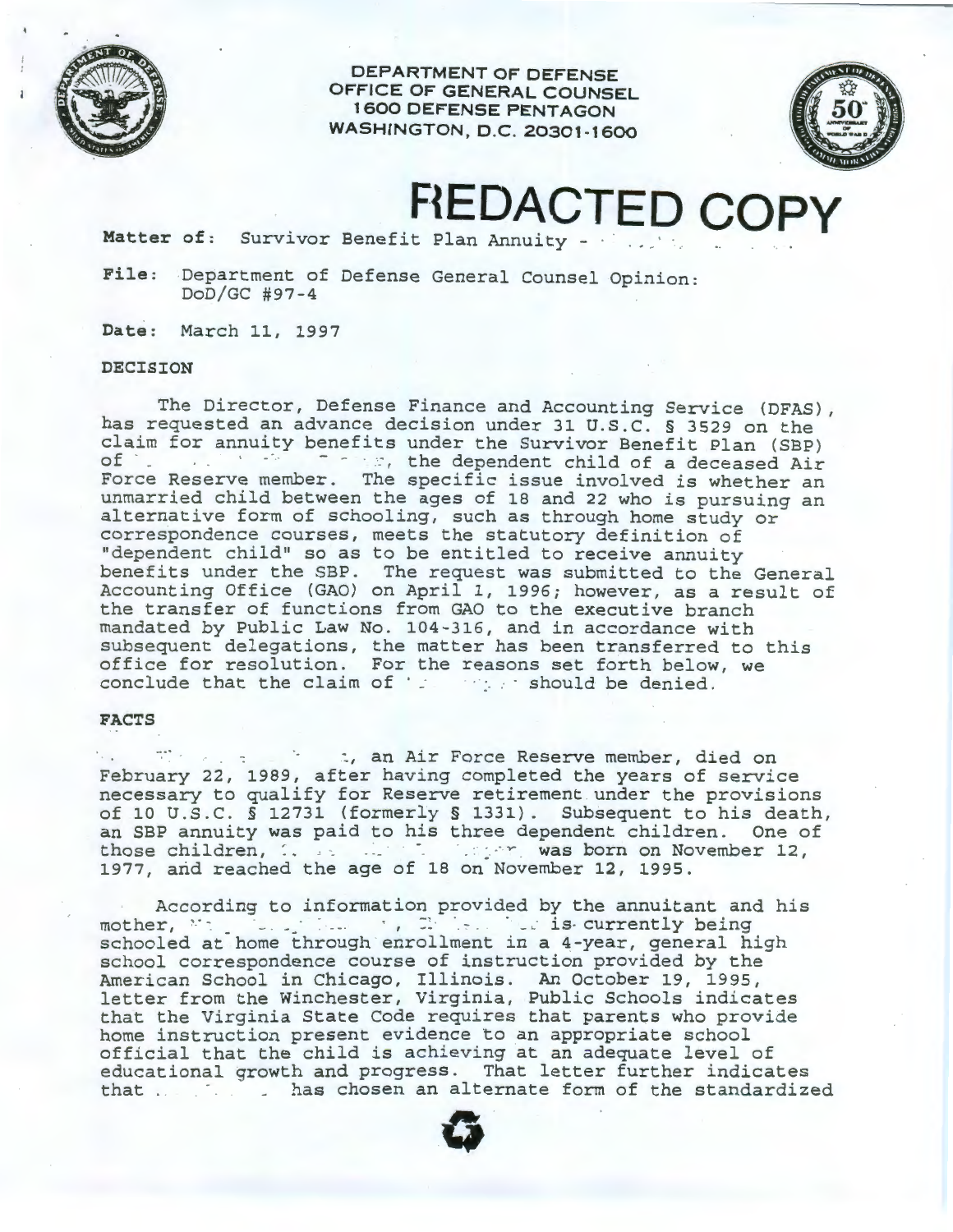achievement test as the means of documenting her son's achievement.

## **LAW**

Under the SBP, a member's dependent children may be eligible annuity beneficiaries if certain specified conditions are met. For unmarried children between the ages of 18 and 22, the statute requires that they be "pursuing a full-time course of study or training in a high school, trade school, technical or vocational institute, junior college, college, university, or comparable recognized educational institution." (10 U.S.C. § 1447(5) .) DoD regulations implementing the SBP do not provide any further guidance concerning the educational requirement.

## **ANALYSIS**

As DFAS notes in its submission, the SBP statutory language does not specifically address whether the pursuit of training through correspondence courses or home study qualifies an individual as an eligible annuity beneficiary. It also appears that no previous court or Comptroller General decisions have ever specifically discussed . the educational requirements of the SBP statute. However, at least two Federal courts have addressed the .issue in connection with a somewhat similar entitlement to social security benefits.

In order to qualify for social security child's insurance benefits under title 42 of the United States Code, a child between the ages of 18 and 22 must be in full-time attendance as a student at an elementary or secondary school. (42 U.S.C. § 402(d) (7) (A).) The pertinent implementing social security regulations define full-time student as one who is enrolled in a "noncorrespondence course" carrying a full-time subject load. (20 C.F.R. § 404.367(b) .) On the basis of the wording of the social security statute and its implementing regulations, courts have upheld the denial of child's insurance benefits to claimants who were enrolled in correspondence courses. For example, in Miller v. Richardson, 320 F. Supp. 313 (S.D.W.V. 1970), a case involving a claimant who was also taking a correspondence course from the American School in Chicago, the court concluded that the exclusion of correspondence courses in the agency regulations was reasonable. (See also Therrien v. Schweiker, 795 F.2d 2 (2d Cir. 1986) (upholding denial of child's insurance benefits to prisoner who wished to enroll in Western Illinois University, a correspondence school).)

Although the above cases provide some insight into how the courts view correspondence study, they are not dispositive of the present issue, since the statutory language in the social security statute is different from that in the SBP law.. In addition, the social security regulations specifically address correspondence courses, whereas the SBP implementing regulations offer no guidance on determining qualifying school attendance for